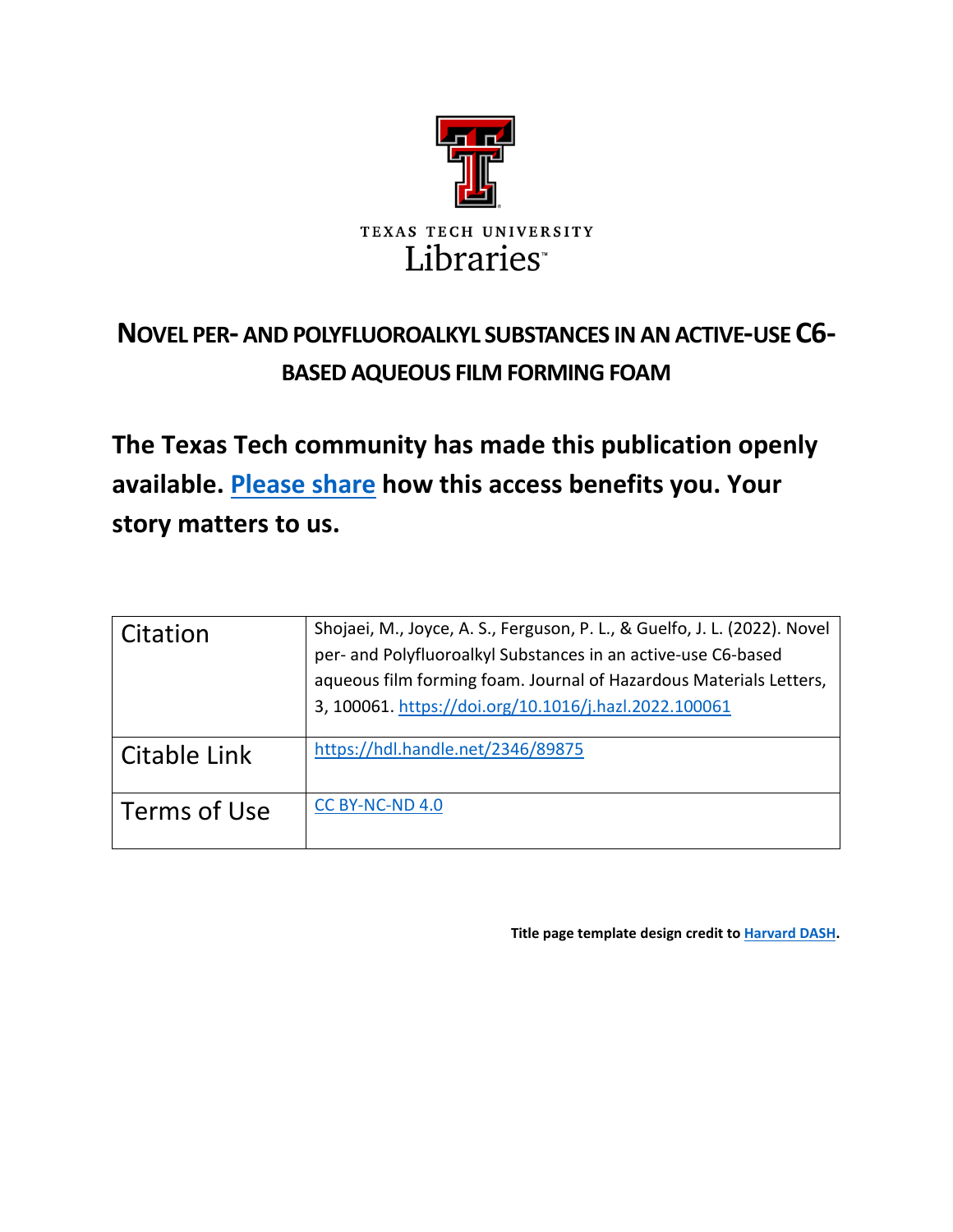

Contents lists available at [ScienceDirect](www.sciencedirect.com/science/journal/26669110)

Journal of Hazardous Materials Letters



journal homepage: [www.sciencedirect.com/journal/journal-of-hazardous-materials-letters](https://www.sciencedirect.com/journal/journal-of-hazardous-materials-letters)

# Novel per- and polyfluoroalkyl substances in an active-use C6-based aqueous film forming foam

Marzieh Shojaei<sup>a</sup>, Abigail S. Joyce <sup>b</sup>, P. Lee Ferguson <sup>b,c</sup>, Jennifer L. Guelfo<sup>a,\*</sup>

<sup>a</sup> *Department of Civil, Environmental, & Construction Engineering, Texas Tech University, Lubbock, TX 79409, USA* 

<sup>b</sup> *Department of Civil and Environmental Engineering, Duke University, Durham, NC 27708, USA* 

<sup>c</sup> *Nicholas School of the Environment, Duke University, Durham, NC 27708, USA* 

#### ARTICLE INFO

#### ABSTRACT

*Keywords:*  Per and poly fluoroalkyl substances (PFAS) Firefighting foam Nontargeted analysis Suspect screening High resolution mass spectrometry (HRMS) Studies have identified hundreds of per- and polyfluoroalkyl substances (PFAS) in aqueous film forming foam (AFFF) using high resolution mass spectrometry (HRMS), and there is increasing reliance on HRMS with suspect screening in areas such as PFAS fate and transport. Characterization of active-use AFFF formulations is crucial for maintaining representative lists of PFAS for such efforts. Herein, targeted analysis, total oxidizable precursor assay (TOP), suspect screening, and non-targeted analysis were used to characterize PFAS in an AFFF currently certified for use by the U.S. military. The sum of PFAS identified during targeted analysis and suspect screening was compared to TOP, demonstrating that *>* 90% (20.2 mM) of the estimated total PFAS concentration (22.4 mM) was comprised of "unknown" PFAS. Tandem and multi-stage tandem mass spectra were used to annotate 10 PFAS within 9 classes, 8 of which have never been reported. A subset are fluorotelomer-based isomers of legacy, electrochemically synthesized PFAS. Thus, suspect screening efforts that rely solely on accurate mass matching may mis-annotate PFAS presented here as isomers that will have key differences in properties such as biotransformation pathways. The total estimated concentration of the 10 PFAS was ~20 mM, which agrees with the "unknown" fraction (20.2 mM) identified by TOP.

#### **1. Introduction**

Per and polyfluoroalkyl substances (PFAS) have been used in aqueous film-forming foam (AFFF) since the 1960s when the U.S. Navy Research Laboratory initiated development of foams that combined various 3M surfactant mixtures and other components for use as firefighting agents [\(Tuve et al., 1964](#page-6-0)). Military specification MIL-F-24385 was developed in 1969 [\(U.S. Navy, 1969](#page-6-0)) establishing criteria that AFFF formulations must meet to be listed on the Qualified Products List (QPL) for use at military facilities. 3M, Ansul, National Foam, Angus, Chemguard, Buckeye, and Fire Service Plus manufactured AFFF listed on the QPL from 1972 to 2014 [\(Place and Field, 2012; U.S. Navy, 2021a,](#page-5-0)  [2021b\)](#page-5-0). Currently the QPL has six 6% and ten 3% AFFF formulations, made by Tyco Fire Products (Ansul Brands), Perimeter Solutions (Solberg), Buckeye Fire Products, National Foam, Dafo FomTec AB, and Viking Corporation ([Department of Defense, 2021](#page-5-0)). Since 1972, over 60 AFFF certifications are documented on the QPL. Each AFFF on the QPL may contain dozens to more than 100 PFAS, [\(Place and Field, 2012;](#page-5-0)  [Barzen-Hanson et al., 2017a](#page-5-0)) and may have been used broadly in the U.

S. and internationally in training and emergency response.

Although the evolutionary history of AFFF composition is not fully understood, significant progress has been made in understanding PFAS in formulations from 1984 to 2017 [\(Place and Field, 2012; Backe et al.,](#page-5-0)  [2013; Barzen-Hanson et al., 2017b; Ruyle et al., 2021; D](#page-5-0)'Agostino and [Mabury, 2014](#page-5-0)). Over 35 classes of anionic, cationic, and zwitterionic PFAS have been identified in AFFF formulations from this time period ([Place and Field, 2012; Backe et al., 2013; Barzen-Hanson et al., 2017b;](#page-5-0)  Ruyle et al., 2021; D'[Agostino and Mabury, 2014](#page-5-0)). Additionally, studies have found that AFFFs containing PFAS generated by electrochemical fluorination (ECF) had a market share of greater than 50% through 2000 ([Prevedouros et al., 2006\)](#page-5-0). At this time, 3M began phase-out of perfluorooctane sulfonate (PFOS) and PFOS precursors, and there was a corresponding increase in use of fluorotelomer (FT)-based PFAS in AFFF, as evidenced by characterization of AFFF formulations from pre- and post- 2000 [\(Place and Field, 2012; Barzen-Hanson et al., 2017a; Ruyle](#page-5-0)  [et al., 2021\)](#page-5-0).

PFAS composition has been characterized in 2 of 16 AFFFs currently on the QPL ([Ruyle et al., 2021; Han et al., 2021\)](#page-5-0). A recent study

\* Corresponding author.

*E-mail address:* [jennifer.guelfo@ttu.edu](mailto:jennifer.guelfo@ttu.edu) (J.L. Guelfo).

<https://doi.org/10.1016/j.hazl.2022.100061>

Available online 9 June 2022 Received 18 March 2022; Received in revised form 6 June 2022; Accepted 6 June 2022

2666-9110/© 2022 The Author(s). Published by Elsevier B.V. This is an open access article under the CC BY-NC-ND license([http://creativecommons.org/licenses/by](http://creativecommons.org/licenses/by-nc-nd/4.0/) $nc\text{-}nd/4.0/$ ).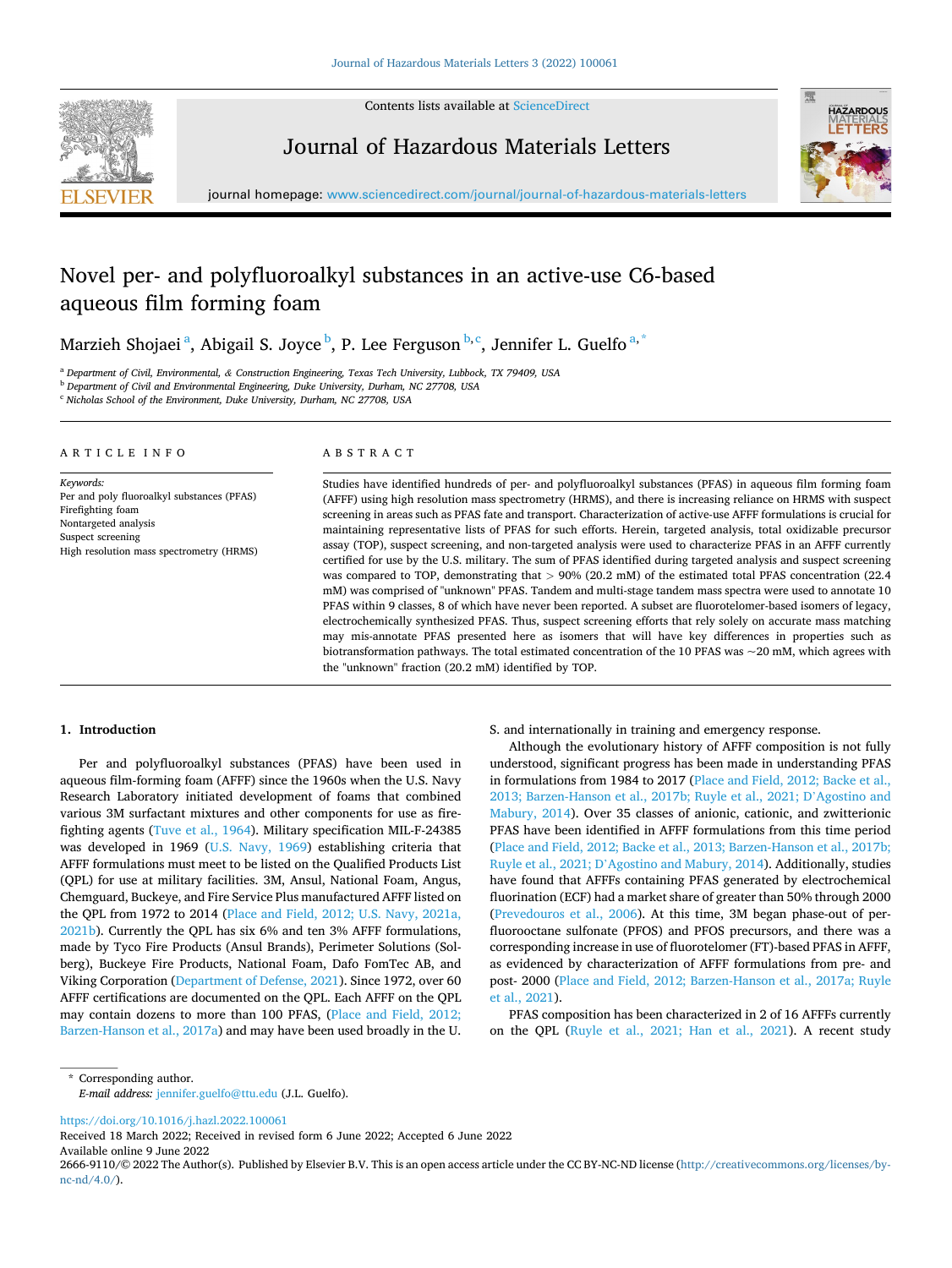characterized Chemguard C306-MS 3 % and C606-MS 6 % and 7 FT-based AFFFs that are not currently on the QPL [\(Department of De](#page-5-0)[fense, 2021; Ruyle et al., 2021](#page-5-0)). This study identified 14 PFAS that purportedly make up the majority of FT-based PFAS in contemporary AFFF [\(Ruyle et al., 2021\)](#page-5-0). The applicability of these PFAS to the composition of active-use DOD AFFFs is unknown. Structures for 12 of 14 primary PFAS were proposed without structural confirmation via library spectral matching, and the spectra were not published as part of the study [\(Ruyle et al., 2021](#page-5-0)). In addition to confirming structural annotations, publication of spectra allows for their inclusion in libraries such as MassBank [\(HighChem, 2021](#page-5-0)) and the NORMAN network ([Nor](#page-5-0)[man Association, 2021](#page-5-0)) that will support more confident identification of these compounds in future studies.

Several studies have characterized Buckeye BFC 3MS Premium 3 % (i.e., Premium 3MS) that was active on the QPL beginning in 2004 [\(Place](#page-5-0)  [and Field, 2012; Barzen-Hanson et al., 2017a; Han et al., 2021](#page-5-0)). Premium 3MS is no longer on the QPL and was eventually replaced by Buckeye Platinum Plus C6 3% MS-AFFF (i.e., Platinum Plus C6), which has been listed on the QPL since 2020. Additionally, Platinum Plus C6 is being used in a suite of studies as a benchmark formulation for comparison of the ecotoxicity of PFAS-based AFFF vs. recently-developed, fluorine-free AFFF formulations ([SERDP, 2021\)](#page-6-0). The PFAS composition of Platinum Plus C6 3% has never been characterized.

The objective of this study was to apply a combination of HRMS approaches to identify the total PFAS concentration and composition of Platinum Plus C6. Specifically, it was characterized using targeted analysis, including the total oxidizable precursor (TOP) assay [\(Houtz](#page-5-0)  [and Sedlak, 2012\)](#page-5-0). Samples were also analyzed by high performance liquid chromatography quadrupole-time of flight mass spectrometry (HPLC-QToF-MS) coupled with suspect screening. TOP assay results were compared to concentrations of PFAS identified during suspect screening and estimated using semiquantitative (SQ) approaches to determine the fraction of oxidizable precursors attributable to PFAS present on existing suspect lists. Nontargeted data processing methods were used to structurally annotate additional PFAS in HPLC-QToF-MS data comprising the remaining fraction of unknown PFAS, and structure annotation was validated by HPLC coupled to high-field orbital trapping mass spectrometry (HPLC-Orbitrap-MS).

#### **2. Materials and methods**

# *2.1. Materials and AFFF sample preparation*

Native and mass labeled internal standards (IS), other materials, preparation of AFFF samples by serial dilution, and application of the TOP assay [\(Houtz and Sedlak, 2012; Houtz et al., 2013](#page-5-0)) are described in Section S1**,** Table S1 and Section S2.

# *2.2. Data acquisition and processing*

Analyses were performed using two instrument platforms: HPLC-QTOF-MS (Sciex X500R) and HPLC-Orbitrap (ThermoFisher Orbitrap Fusion Lumos). Select targeted concentrations were confirmed using a triple-quadrupole HPLC-MS/MS system (ThermoFisher TSQ Altis).

During HPLC-QTOF-MS analysis, each sample was analyzed in triplicate in both electrospray ionization negative (ESI-) and ESI positive (ESI+) modes and data were acquired in multiple reaction monitoring high resolution (MRMHR) mode (targeted analysis) and a data independent, SWATH® acquisition method (suspect screening). Similar to previous work, suspect PFAS concentrations were estimated using structurally similar standards and, when available (ESI- only), IS ([Nickerson et al., 2021](#page-5-0)). Additional information regarding chromatographic conditions, mass spectrometer parameters, quantification of targeted analytes and identification and semiquantitative (SQ) estimates of suspect PFAS and their concentrations is available in the SI (Section S3, Table S2).

Nontargeted analysis (NTA) was used to screen for additional, unknown PFAS by reprocessing HPLC-QToF-MS SWATH data after removing (i.e., filtering) features already identified during suspect screening (Section S3, Fig. S1). Remaining peaks with an area *>* 100,000 and a Kendrick Mass Defect (KMD, Eq S2-S4) characteristic of PFAS (*>*0.85 or *<* 0.15) were selected for further analysis. Data were also screened for homologous series of unknown PFAS **(**Section S3) ([Loos and](#page-5-0)  [Singer, 2017](#page-5-0)). Peaks with a KMD in the target range were screened for fragments characteristic of PFAS, ([Barzen-Hanson et al., 2017a; Backe](#page-5-0)  [et al., 2013](#page-5-0)) which were used to assign tentative structures to newly identified PFAS. All spectra of PFAS identified during NTA of SWATH data were confirmed by analyzing samples in a data-dependent acquisition mode (i.e., Independent Data Acquisition [IDA] mode). *In silico*  fragments were generated for putatively annotated PFAS using the Analytics module of Sciex OS (1.5) and compared to IDA MS/MS spectra.

Additional evidence for structure annotations of novel PFAS in Platinum Plus C6 was obtained by multi-stage tandem mass spectrometry using HPLC-Orbitrap-MS. PFAS with tentative annotations from HPLC-QToF-MS analysis were analyzed by HRMS (240,000 FWHM at *m/*   $\alpha$  200), MS/MS, and MS<sup>3</sup> using a data-dependent-analysis approach (stepped collision energies) with targeted inclusion lists corresponding to novel PFAS of interest in ESI+ and ESI- modes. Internal mass calibration was used to achieve mass accuracy  $<$  1 ppm, facilitating molecular formula assignment for precursor and fragment ions in spectra.

Fragmentation trees (MS, MS/MS, and MS<sup>3</sup> spectra for a single compound) were assembled and analyzed by MassFrontier 8.0 (ThermoFisher), which is a rules-based spectral interpretation program that performs *in silico* fragmentation of proposed structures using a library of curated fragmentation mechanisms. Generated fragments are matched against experimental spectra, and the provenance of  $MS/MS$  or  $MS<sup>3</sup>$ fragment ions is assessed and tracked. Spectra are thus rationalized against proposed structures, and the relative match provides confirmation for fragment ion structure assignments and a method to quantitatively distinguish among isobaric or isomeric candidate structures. After structure annotation, concentrations of new PFAS were estimated using the SQ approach followed for suspect PFAS, ([Nickerson et al., 2021,](#page-5-0)  [2020\)](#page-5-0) and names were assigned following the same approach used in recent studies (Section S3) ([Nickerson et al., 2021\)](#page-5-0).

### *2.3. Quality control*

For targeted analysis, details regarding the type, frequency, and acceptance criteria for quality control samples are in the Supporting Information along with information regarding IS recoveries, and quality control criteria for the TOP assay (Section S3).

Quality control measures for initial peak selection and subsequent identification using suspect screening analysis, and determination of confidence levels followed methods similar to previous studies (Section S4) ([Nickerson et al., 2020; Xiao et al., 2017; Schymanski et al., 2014](#page-5-0)). Concentrations of PFAS identified during suspect screening and NTA were estimated using response factors for structurally similar calibrant-IS pairs or, when no IS was available (i.e., ESI+ PFAS), based only on calibrant response ([Nickerson et al., 2020\)](#page-5-0). Calibrant-IS pairs or calibrants were selected by comparing response factors of available standards to those of PFAS in multiple dilutions of AFFF **(**Section S4**,**  Figs. S2-S3, Table S3).

# **3. Results and discussion**

In this section, PFAS acronyms are defined in the Supporting Information in Table S1 (targeted analysis), Table S3 (suspect screening), and Table S6 (newly identified PFAS).

# *3.1. Targeted analytical results*

Eleven PFAS were detected during HPLC-QTOF-MS analysis of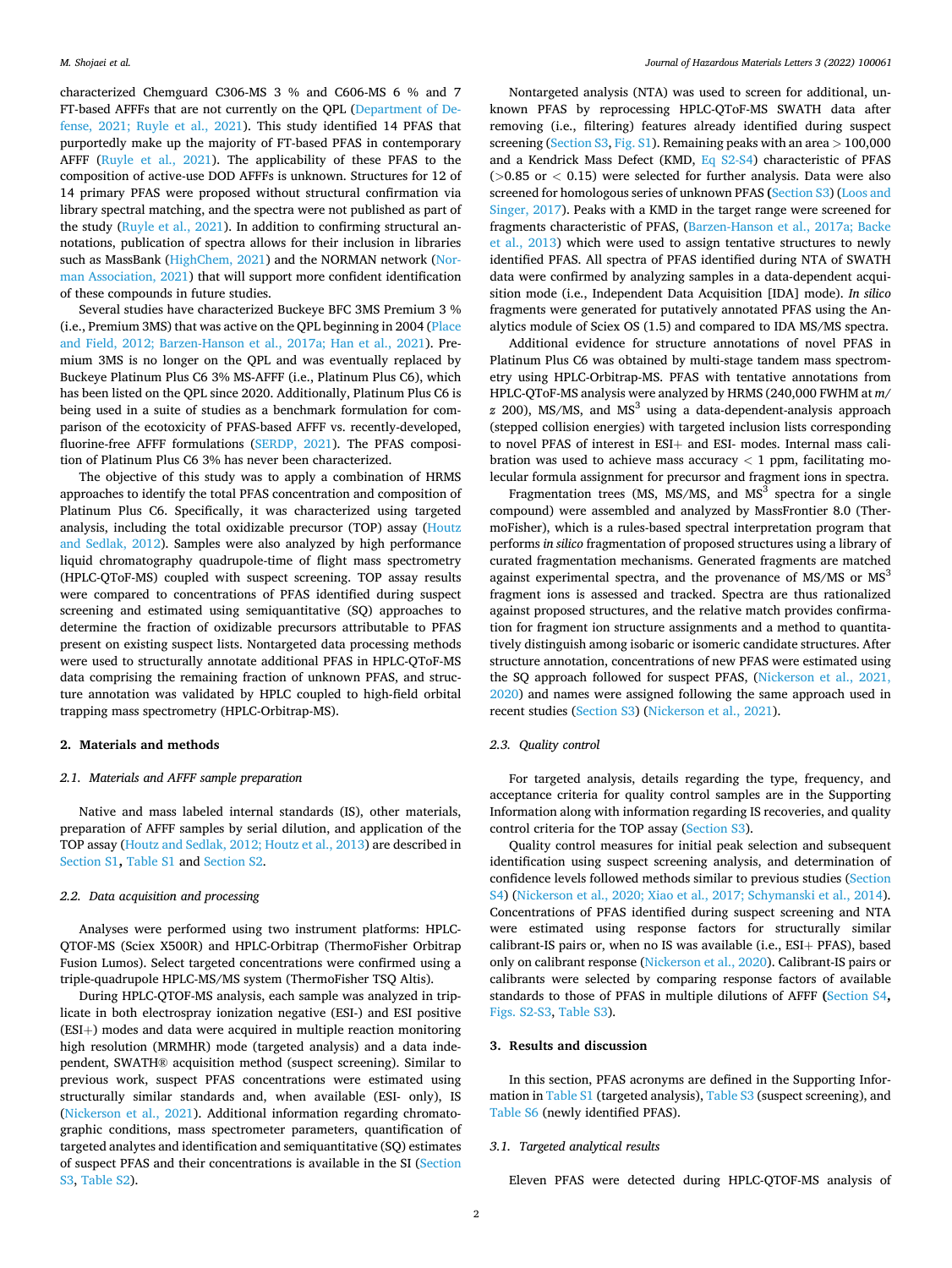<span id="page-3-0"></span>Platinum Plus C6 ranging from 8.04 (PFPeS) to 9130 ug/L (6:2 FTS, Table S4). C6 PFAS (6:2 FTS, PFHxA, and PFHxS) comprised 78% of the total molar concentration of targeted PFAS detected (39.3 μmol/L). A prior study that characterized Premium 3MS found ~5254 μmol/L of 6:2 FTSA-PrB (i.e., 6:2 FTAB in prior work) and 222 μmol/L 6:2 FTS [\(Han](#page-5-0)  [et al., 2021\)](#page-5-0). In the Platinum Plus C6, 1.63 μmol/L and 20.3 μmol/L of 6:2 FTSA-PrB and 6:2 FTS were detected, respectively, suggesting significant changes in the PFAS composition of new Buckeye AFFF.

Following application of the TOP assay, the total PFAS concentration increased from 39.3  $\mu$ mol/L (i.e., total target PFAS) to  $\sim$ 22,400  $\mu$ mol/L, indicating that 99.98% of PFAS in Platinum Plus C6 was not identified during targeted analysis (Table S4**,** Fig. S4**,** Fig. S5**,** Fig. 1). The largest increases were PFPeA ( $\Delta = 12,550 \mu$ mol), PFBA ( $\Delta = 6,700 \mu$ mol), and PFHxA ( $\Delta = 2,660 \mu$ mol). The formation of C4-C6 PFCAs is consistent with prior studies investigating the fate of 6:2 FT-based PFAS during TOP ([Houtz and Sedlak, 2012](#page-5-0)). Previous characterization of Premium 3MS measured ~19,000 *μmol/L* total PFAS after TOP, ([Han et al., 2021\)](#page-5-0) which compares well to the newer Platinum Plus C6. However, in prior work the increase in PFOA ( $\sim$ 1450  $\mu$ mol/*L*) was similar in magnitude to that of PFHxA and PFHpA ( $\sim$ 1900 and  $\sim$ 1900  $\mu$ mol/*L*, respectively), ([Han et al., 2021](#page-5-0)) suggesting a higher concentration of PFAS with *>* 6 fluoroalkyl carbons. This again highlights differences in the older Premium 3MS vs. the new Platinum Plus C6. Further discussion of TOP results is presented in the Supporting Information **(**Section S5**,** Fig. S4). We note here as in Section S5 that multiple lines of evidence (e.g., multiple AFFF dilutions and combinations of persulfate and sodium hydroxide) were used to ensure complete oxidation during the TOP assay.

# *3.2. Suspect screening analysis*

Suspect screening identified 7 suspect PFAS in 6 classes (Table S3). The total estimated concentration of suspect PFAS was 1970 *μmol/L*, and *>* 99% was comprised of C6 FT-based precursors, consistent with expectations for Platinum Plus C6. The most prevalent class was n:2 FTSAPr-DiMeAn (Table S3), which is a zwitterionic class of PFAS previously detected in FT-based AFFF ([Place and Field, 2012;](#page-5-0) 



**Fig. 1.** Targeted concentrations of PFCAs, PFSAs, and precursors with semiquantitative (SQ) estimates of ESI- and ESI+ suspect PFAS (Targeted  $+$  SQ) compared to the total PFAS concentration estimated by TOP (sum of PFCAs and PFSAs after oxidation; TOP), and the sum of Target+SQ and semiquantitative estimates of newly identified PFAS (TOP+SQ+New). ESI- PFAS and PFCAs were present, but at minor concentrations not visible on the scale shown. The difference between TOP and Target+SQ is an estimate of the concentration of PFAS not identified through targeted or suspect screening analysis ("Unknown" in legend).

Barzen-Hanson et al., 2017a; D'[Agostino and Mabury, 2014; Moe et al.,](#page-5-0)  [2012\)](#page-5-0). Previous work suggests this class of PFAS may be a byproduct of fluorotelomer betaine synthesis ([Place and Field, 2012; Norman, 1989](#page-5-0)). When compared to TOP, suspect PFAS comprised only a small fraction of the total PFAS concentration of ~22,400 *μmol*, and 91% (~20,400 *μmol*) of the PFAS concentration was not identified (e.g., "Unknown" in Figure 1). The suspect list used herein was primarily PFAS identified in AFFF or AFFF-impacted media, so results suggested that Platinum Plus C6 was comprised largely of as-yet unidentified PFAS.

Multiple ECF-based precursors were originally matched to observed HPLC-QToF-MS peaks during processing of suspect screening data, some with confidence level 2a (e.g., library compounds, Table S5**,** Fig. S6). These matches were unexpected because Platinum Plus C6 is known to be a FT-based product. We found that while these analytical features did show some MS/MS fragments that matched ECF-based PFAS resulting in a high library fit (*>* 70), additional, FT fragment ions were also present. The ultimate annotated structures of these features and their estimated concentrations are presented in Section 3.3, but their original misidentification is notable as these features comprise a significant fraction of the overall PFAS composition of Platinum Plus C6 and were fully isomeric with previously reported AFFF-derived PFAS of a different manufacturing provenance.

#### *3.3. Nontargeted analysis*

NTA approaches were used to structurally annotate additional PFAS in the "unknown" fraction evident in TOP data. No homologous series were identified, suggesting that PFAS composition was dominated by a single, C6 chain length. Filtering of features for KMDs characteristic of PFAS and peak intensity greater than  $10^5$  in a 1000x dilution of Platinum Plus C6, resulted in 155 observed features. Of these, 24 had MS/MS spectra characteristic of PFAS based on fragments identified in prior studies ([Barzen-Hanson et al., 2017b; D](#page-5-0)'Agostino and Mabury, 2014). Structural elucidation was possible for 10 PFAS from 9 classes of n:2 fluorotelomer sulfonamides (Tables S6**,** Figs. S7-S19). To our knowledge, none have annotated spectra published in prior studies, none are present on curated lists of PFAS, Classes 2–9 are novel, and one (Class 1) has an assigned CASRN and was reported in a single study ([Ruyle et al.,](#page-5-0)  [2021\)](#page-5-0). Structures were discovered in SWATH ESI- and ESI+ data followed by validation of MS/MS spectra through IDA data acquisition, confirmation via *in silico* fragmentation (Figs. S7-S19), and structural confirmation using HPLC-Orbitrap MS/MS and MS<sup>3</sup> spectra (e.g., [Fig. 2](#page-4-0), Fig. S20).

#### *3.3.1. Class 1*

The primary class of PFAS in Platinum Plus C6 was n:2 FTSAPr-AmHOPrS, which was detected in both ESI+ ([Fig. 2](#page-4-0)**,** Fig. S7) and ESI- (Fig. S8) and is the only class for which more than one homologue  $(n = 4.6)$  was detected. Class 1 is documented in multiple patents, ([Getty et al., 2014.; Bertocchio et al., 1980](#page-5-0)) and the C6 homologue has an assigned CASRN (76201–56–4). The  $n = 6$  homologue (ESI+  $m/z$ ) 651.0861) of Class 1 was the most abundant compound in Platinum Plus C6 and exceeded the concentration of the  $n = 4$  homologue (ESI+  $m/z$ 551) by ~3 orders of magnitude. As described above, 6:2 FTSAPr-AmHOPrS was originally annotated as EtOH-AmPr-FHxSAPrS, an ECF-based perfluoroalkyl sulfonamide (Table S5).

[Ruyle et al. \(2021\)](#page-5-0) also recently proposed the Class 1 structure for 6:2 FTSAPr-AmHOPrS ([Fig. 2\)](#page-4-0) for Formula 9 of their study  $(C_{16}H_{23}F_{13}N_2O_6S_2)$ . Although depicted as an FT-based structure, the previous study assigned Formula 9 the name of the ECF isomer (i.e., EtOH-AmPr-FHxSAPrS) [\(Ruyle et al., 2021](#page-5-0)). The structure of Formula 9 was not supported by MS/MS spectra for confirmation of the FT-based structure vs. the ECF-based name presented. Formula 9 was assigned a confidence level of 2b (i.e., no library MS/MS spectra) [\(Ruyle et al.,](#page-5-0)  [2021; Schymanski et al., 2014\)](#page-5-0). Thus, it appears that the structure was assigned to Formula 9 based on knowledge of the FT-based origin of the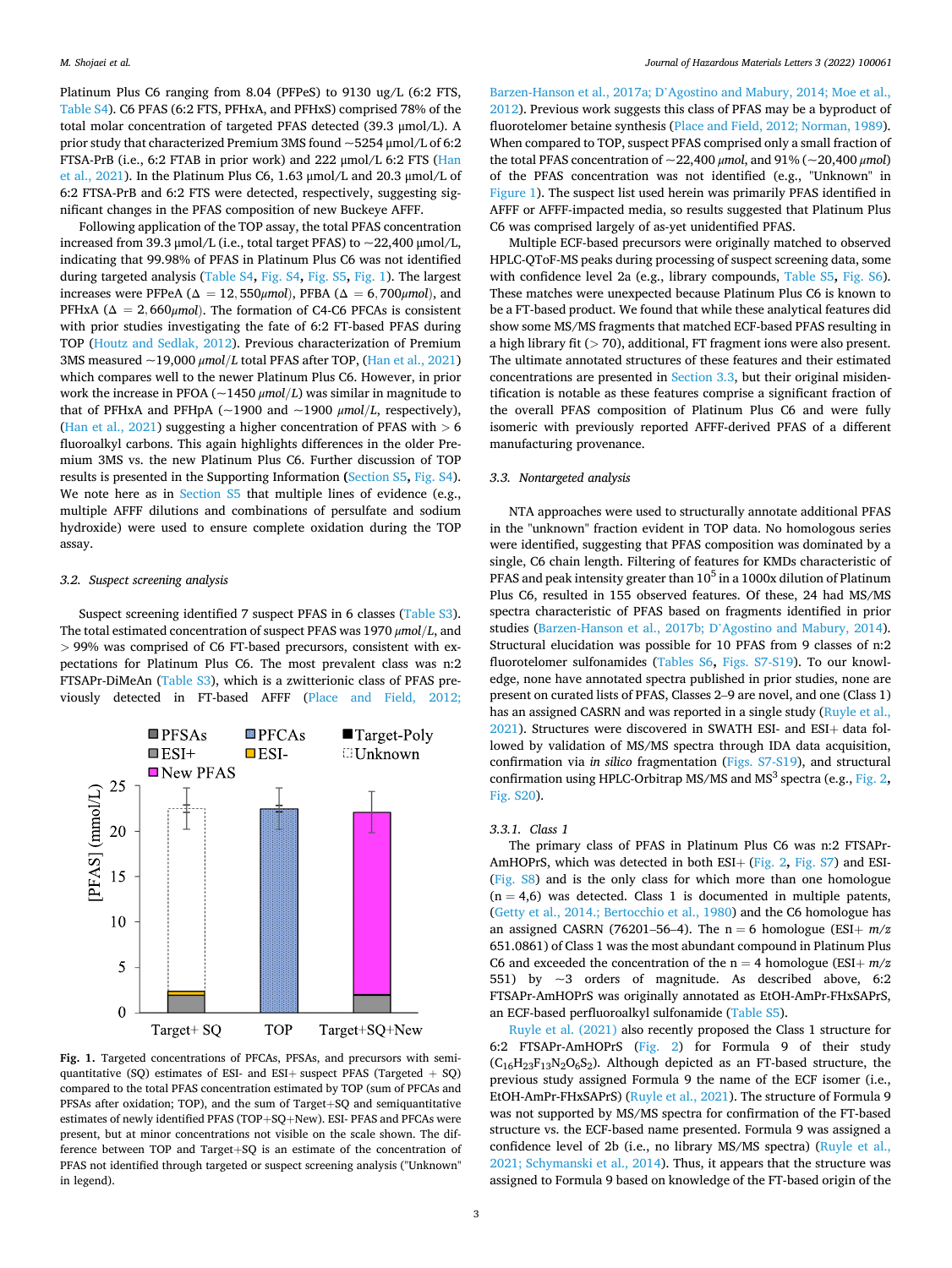<span id="page-4-0"></span>

**Fig. 2.** Orbitrap ESI+ HCD MS/MS spectrum (A) for precursor *m/z* 651.0861, showing structure annotation consistent with compound 6:2 FTSAPr-AmHOPrS. Also shown are structure-annotated MS3 spectra for MS/MS fragment ions 84.0807 (B), 166.0532 (C), 184.0638 (D), and 513.0877 (E). All fragment ion peaks were annotated using MassFrontier 8.0 software using both library and curated fragmentation mechanisms. Theoretical and observed fragment *m/z*, associated mass errors, and relevant fragmentation mechanisms for (A) are shown in Fig. S7.

AFFFs analyzed. Reference spectra and are also not available in NIST, mzCloud, MONA, the NORMAN suspect list, or in the peer reviewed literature. If the Formula 9 structure in Ruyle et al. is correct, then 6:2 FTSAPr-AmHOPrS was detected at levels greater than the solvent blank (based on relative peak areas) of 2 FT-based AFFFs: Angus Fire Tridol® MC6 3% and 6%. Neither AFFF is currently listed on the QPL [\(Depart](#page-5-0)[ment of Defense, 2021](#page-5-0)). This is the first study to confirm occurrence of Class 1 in a Buckeye AFFF or in an AFFF still certified for use, and it confirms product formulation changes suggested by the results of targeted analysis and TOP. Another key outcome is the generation of annotated MS/MS spectra (Fig. 2**a**) that can be used in future studies to differentiate this class from ECF-based isomers. Additional description of Class 1 is in the Supporting Information (Section S6).

Further evidence for annotation of Class 1 as n:2 FTSAPr-AmHOPrS was provided by HPLC-orbitrap MS<sup>3</sup> spectra of MS/MS fragments, which were consistent with fragmentation of predicted secondary product ions through known collision induced dissociation (CID) mechanisms from this precursor structure (Fig. 2**b-e**). Attempts to annotate the observed MS/MS and MS<sup>3</sup> spectra for the ESI+ precursor  $(m/z 651.0861)$  with fragments derived from the structure of the ECF-derived EtOH-AMPr-FHxSAPrS yielded no plausible mechanisms explaining primary fragment ions (e.g., *m/z* 513.0877, 468.0299, 184.0638, or 166.0532) from that precursor structure (Fig. S19). Finally, multiple matching approaches yielded a very poor match between the observed MS/MS spectrum for  $ESI + m/z$  651.0861 and the library-curated reference MS/ MS spectrum of EtOH-AmPr-FHxSA-PrS (e.g., dot-product match score = 2.4, NIST library match score  $= 0.18$ ).

# *3.3.2. Classes 2*–*9*

Newly identified Classes 2–9 (Figs. S9-S18**,** Section S6) are estimated

to be present at concentrations approximately 0.06–7.3% of the concentration of Class 1, so as discussed below, they represented minor components of Platinum Plus C6 and may be unintended impurities. However, such impurities may be useful for forensic applications in future studies. The structures of Classes 2–6 represent variations of Class 1 (Section S6). Classes 7–9 (Section S6) were essentially "dimeric" compounds, containing two 6:2 FT alkyl chains on central functional groups or hydrocarbon structures. For example, Class 7 (*m/z* 836, ESIonly, Fig. S16) is comprised of two 6:2 sulfonamides that share the same terminal nitrogen. Additional description of Classes 2–9 is provided in Section S6 of the Supporting Information.

#### *3.4. Total PFAS in platinum plus C6*

SQ estimates of all newly identified PFAS were summed yielding a concentration of  $\sim$ 20,000  $\mu$ *M*). When total PFAS is estimated as the sum of detected targeted analytes (40.92 *μM*), suspect PFAS (2000 *μM*), and newly identified PFAS, this yields a value of ~22,000 *μM* [\(Fig. 1](#page-3-0)). This compares well to 22,400 *μM*, the total PFAS concentration from the sum of targeted analytes and TOP. Studies have shown that 6:2 FTS forms ~80 % C4-C7 PFCAs during TOP application ([Houtz and Sedlak, 2012](#page-5-0)). If also true of the 6:2 FT-based PFAS identified herein, then 100% recovery of all PFAS in Platinum Plus C6 would exceed the TOP-based total PFAS concentrations by  $\sim$  20%. In addition to analytical variability, which is expected to be within  $\pm 30$  %, SQ estimates of PFAS identified during suspect screening and nontarget analysis are subject to uncertainty due to a lack of authentic analytical standards. These factors may prevent observation of 20% differences in mass balance between TOP- and SQ-based estimates of total PFAS. Additionally it is possible that TOP concentrations reflect oxidation of multiple, minor PFAS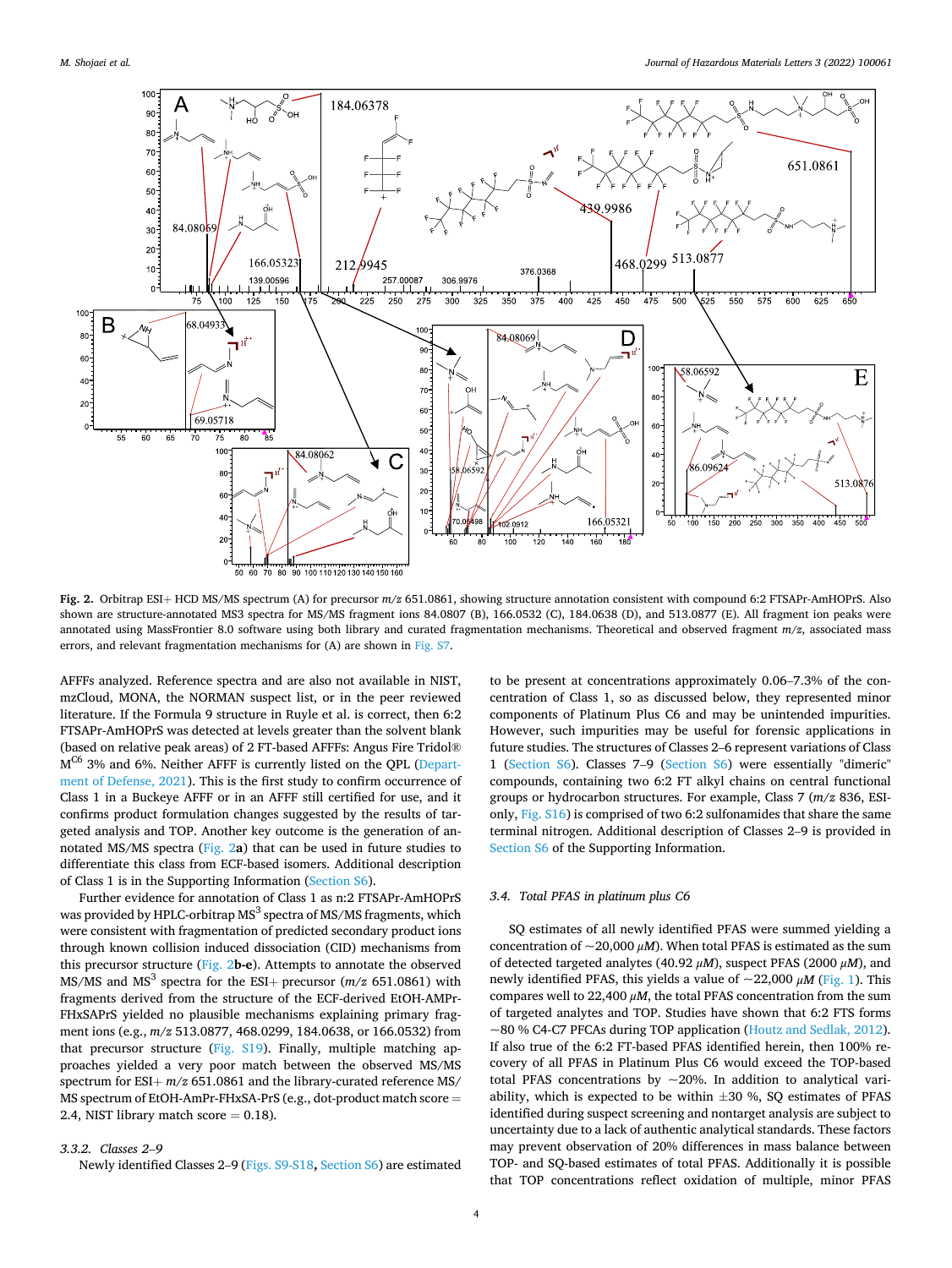<span id="page-5-0"></span>components of the AFFF that were not captured during NTA as a result of low abundance in the AFFF dilutions analyzed.

# **4. Conclusions**

In this study, 9 classes of PFAS comprised of 10 individual compounds were identified that comprised  $\sim$ 90% of the total molar PFAS concentration measured in Platinum Plus C6. To our knowledge, none are included in current curated lists of PFAS, and only 1 (6:2 FTSAPr-AmHOPrS) can be located by CASRN search. None have published MS/MS spectra. Platinum Plus C6 is currently approved for use on the DoD QPL confirming potential for ongoing release of these PFAS during emergency response or training activities. Analytical standards for these PFAS are not available, but mass balance results highlight that the molar mass of these compounds can be evaluated using the TOP assay followed by targeted analysis of TOP endpoints (i.e., PFCAs).

Incorrect annotation in a prior study of the dominant PFAS in Platinum Plus C6 at *m/z* 651.0861 (ESI+) as the ECF-based EtOH-AmPr-FHxSAPrS should serve as a cautionary note against using suspect lists of known compounds for screening LC-HRMS data to arrive at tentative compound identifications using accurate-mass matches alone. Risks include erroneous attribution of significant fractions of PFAS mass to the wrong PFAS, class, and manufacturing origin. Additionally, PFSAs are the terminal degradation products of ECF-based PFAS whereas FT-based precursors degrade to terminal PFCAs, (Harding-Marjanovic et al., 2015; Liu and Mejia Avendaño, 2013) so, mis-annotation could have important implications for source attribution, fate and transport, and management of PFAS-impacted sites.

Without additional information from MS/MS (and in this case  $MS<sup>3</sup>$ ) spectra, spurious and incorrect annotations of isomeric compounds are inevitable, as demonstrated by use of ECF-based nomenclature in prior studies to describe the FT-based structure presented here as Class 1 (i.e., 6:2 FTSAPr-AmHOPrS). Advanced NTA methods (e.g., empirical and *in silico* MS/MS library spectra and rule-based fragment elucidation (Getzinger et al., 2021)) should be rigorously applied to data before structure annotations are made. Formulas, *m/z*, names, SMILES codes, InChi Keys, spectra and other information regarding PFAS Classes 1–9 can be added to publicly available spectral databases and PFAS lists (e.g., Organisation for Economic Cooperation and Development, National Institute of Technology and Standards, and EPA Comptox Dashboard) (OECD, 2022; NIST, 2021; USEPA, 2020). This will facilitate more confident annotation of these PFAS in future studies, reduce knowledge gaps caused by protection of product formulations as confidential business information, and contribute to an overall understanding of PFAS releases when products such as AFFF are used.

# **Funding**

This study was supported by the Strategic Environmental Research and Development Program (SERDP, USA) projects ER18-1306, which provides support for Marzieh Shojaei and ER20-1531, which provided the AFFF characterized in this study.

# **Declaration of Competing Interest**

The authors declare that they have no known competing financial interests or personal relationships that could have appeared to influence the work reported in this paper.

#### **Appendix A. Supporting information**

Supplementary data associated with this article can be found in the online version at [doi:10.1016/j.hazl.2022.100061](https://doi.org/10.1016/j.hazl.2022.100061).

# **References**

- Backe, W.J., Day, T.C., Field, J.A., 2013. Zwitterionic, cationic, and anionic fluorinated chemicals in aqueous film forming foam formulations and groundwater from U.S. military bases by nonaqueous large-volume injection HPLC-MS/MS. Environ. Sci. Technol. 47 (10), 5226–5234. [https://doi.org/10.1021/es3034999.](https://doi.org/10.1021/es3034999)
- Barzen-Hanson, K.A., Roberts, S.C., Choyke, S., Oetjen, K., McAlees, A., Riddell, N., McCrindle, R., Ferguson, P.L., Higgins, C.P., Field, J.A., 2017a. Discovery of 40 classes of per- and polyfluoroalkyl substances in historical aqueous film-forming foams (AFFFs) and AFFF-impacted groundwater. Environ. Sci. Technol. 51 (4), 2047–2057.<https://doi.org/10.1021/acs.est.6b05843>.
- Barzen-Hanson, K.A., Roberts, S.C., Choyke, S., Oetjen, K., McAlees, A., Riddell, N., McCrindle, R., Ferguson, P.L., Higgins, C.P., Field, J.A., 2017b. Discovery of 40 classes of per- and polyfluoroalkyl substances in historical aqueous film-forming foams (AFFFs) and AFFF-impacted groundwater. Environ. Sci. Technol. 51 (4), 2047–2057.<https://doi.org/10.1021/acs.est.6b05843>.
- Bertocchio, R.; Foulletier, L.; Lantz, A. Fluorinated Sulfobetaines and Applications of Their Surface-Active Properties to Extinguishing Compositions, October 15, 1980.
- D'Agostino, L.A., Mabury, S.A., 2014. Identification of novel fluorinated surfactants in aqueous film forming foams and commercial surfactant concentrates. Environ. Sci. Technol. 48 (1), 121–129.<https://doi.org/10.1021/es403729e>.
- Department of Defense. *Qualified Products Database*. 〈[https://qpldocs.dla.mil/search/part](https://qpldocs.dla.mil/search/parts.aspx?qpl=1910)  [s.aspx?qpl](https://qpldocs.dla.mil/search/parts.aspx?qpl=1910)=1910〉 (accessed 2021-08–15).
- Getty, S.J.; Murphy, P.M.; Severac, R.; Shtarov, A.B.; Warren, H.T. Process to Produce Fluorinated Betaines. US 2014/0024855 A1, January 23, 2014.
- Getzinger, G.J., Higgins, C.P., Ferguson, P.L., 2021. Structure database and *In Silico*  spectral library for comprehensive suspect screening of per- and polyfluoroalkyl substances (PFASs) in environmental media by high-resolution mass spectrometry. Anal. Chem. 93 (5), 2820–2827. [https://doi.org/10.1021/acs.analchem.0c04109.](https://doi.org/10.1021/acs.analchem.0c04109)
- Han, Y., Pulikkal, V.F., Sun, M., 2021. Comprehensive validation of the adsorbable organic fluorine analysis and performance comparison of current methods for total per- and polyfluoroalkyl substances in water samples. ACS EST Water 1 (6), 1474–1482.<https://doi.org/10.1021/acsestwater.1c00047>.
- Harding-Marjanovic, K.C., Houtz, E.F., Yi, S., Field, J.A., Sedlak, D.L., Alvarez-Cohen, L., 2015. Aerobic biotransformation of fluorotelomer thioether amido sulfonate (Lodyne) in AFFF-amended microcosms. Environ. Sci. Technol. 49 (13), 7666–7674. [https://doi.org/10.1021/acs.est.5b01219.](https://doi.org/10.1021/acs.est.5b01219)
- HighChem LLC. *mzCloud Advanced Mass Spectral Database*. 〈[https://www.mzcloud.org/](https://www.mzcloud.org/compound/Search?Query=perfluorooctanoic+acid) [compound/Search?Query](https://www.mzcloud.org/compound/Search?Query=perfluorooctanoic+acid)=perfluorooctanoic+acid〉 (accessed 2021-12–05).
- Houtz, E.F., Sedlak, D.L., 2012. Oxidative conversion as a means of detecting precursors to perfluoroalkyl acids in urban runoff. Environ. Sci. Technol. 46 (17), 9342–9349. [https://doi.org/10.1021/es302274g.](https://doi.org/10.1021/es302274g)
- Houtz, E.F., Higgins, C.P., Field, J.A., Sedlak, D.L., 2013. Persistence of perfluoroalkyl acid precursors in AFFF-impacted groundwater and soil. Environ. Sci. Technol. 47 (15), 8187-8195. https://doi.org/10.1021/es401887
- Liu, J., Mejia Avendaño, S., 2013. Microbial degradation of polyfluoroalkyl chemicals in the environment: a review. Environ. Int. 61, 98–114. [https://doi.org/10.1016/j.](https://doi.org/10.1016/j.envint.2013.08.022) [envint.2013.08.022](https://doi.org/10.1016/j.envint.2013.08.022).
- Loos, M., Singer, H., 2017. Nontargeted homologue series extraction from hyphenated high resolution mass spectrometry data. J. Chemin. 9 (1), 12. https://doi.org/ [10.1186/s13321-017-0197-z.](https://doi.org/10.1186/s13321-017-0197-z)
- Moe, M.K., Huber, S., Svenson, J., Hagenaars, A., Pabon, M., Trümper, M., Berger, U., Knapen, D., Herzke, D., 2012. The structure of the fire fighting foam surfactant forafac®1157 and its biological and photolytic transformation products. Chemosphere 89 (7), 869–875. [https://doi.org/10.1016/j.](https://doi.org/10.1016/j.chemosphere.2012.05.012)  [chemosphere.2012.05.012](https://doi.org/10.1016/j.chemosphere.2012.05.012).
- Nickerson, A., Maizel, A.C., Kulkarni, P.R., Adamson, D.T., Kornuc, J.J., Higgins, C.P., 2020. Enhanced extraction of AFFF-associated PFASs from source zone soils. Environ. Sci. Technol. 54 (8), 4952–4962. [https://doi.org/10.1021/acs.est.0c00792.](https://doi.org/10.1021/acs.est.0c00792)
- Nickerson, A., Rodowa, A.E., Adamson, D.T., Field, J.A., Kulkarni, P.R., Kornuc, J.J., Higgins, C.P., 2021. Spatial trends of anionic, zwitterionic, and cationic PFASs at an AFFF-impacted site. Environ. Sci. Technol. 55 (1), 313–323. [https://doi.org/](https://doi.org/10.1021/acs.est.0c04473) [10.1021/acs.est.0c04473.](https://doi.org/10.1021/acs.est.0c04473)
- NIST. Suspect List of Possible Per- and Polyfluoroalkyl Substances (PFAS), 2021, 3 files, 1.02 MB. 〈[https://doi.org/10.18434/MDS2](https://doi.org/10.18434/MDS2-2387)–2387〉.
- Norman, E.C. Alcohol Resistant Aqueous Film Forming Firefighting Foam. US4999119A. Norman Association. *NORMAN Network*. 〈[https://www.norman-network.net/?q](https://www.norman-network.net/?q=Home)=Home〉 (accessed 2021-12–05).
- OECD. *Comprehensive Global Database of PFASs*. http://www.oecd.org/chemicalsafety/ risk-management/global-database-of-per-and-polyfluoroalkyl-substances.xlsx (accessed 2022-01–09).
- Place, B.J., Field, J.A., 2012. Identification of novel fluorochemicals in aqueous filmforming foams used by the US military. Environ. Sci. Technol. 46 (13), 7120–7127. <https://doi.org/10.1021/es301465n>.
- Prevedouros, K., Cousins, I.T., Buck, R.C., Korzeniowski, S.H., 2006. Sources, fate and transport of perfluorocarboxylates. Environ. Sci. Technol. 40 (1), 32–44. [https://doi.](https://doi.org/10.1021/es0512475)  [org/10.1021/es0512475](https://doi.org/10.1021/es0512475).
- Ruyle, B.J., Thackray, C.P., McCord, J.P., Strynar, M.J., Mauge-Lewis, K.A., Fenton, S.E., Sunderland, E.M., 2021. Reconstructing the composition of per- and polyfluoroalkyl substances in contemporary aqueous film-forming foams. Environ. Sci. Technol. Lett. 8 (1), 59–65. [https://doi.org/10.1021/acs.estlett.0c00798.](https://doi.org/10.1021/acs.estlett.0c00798)
- Schymanski, E.L., Jeon, J., Gulde, R., Fenner, K., Ruff, M., Singer, H.P., Hollender, J., 2014. Identifying small molecules via high resolution mass spectrometry: communicating confidence. Environ. Sci. Technol. 48 (4), 2097–2098. [https://doi.](https://doi.org/10.1021/es5002105)  [org/10.1021/es5002105](https://doi.org/10.1021/es5002105).